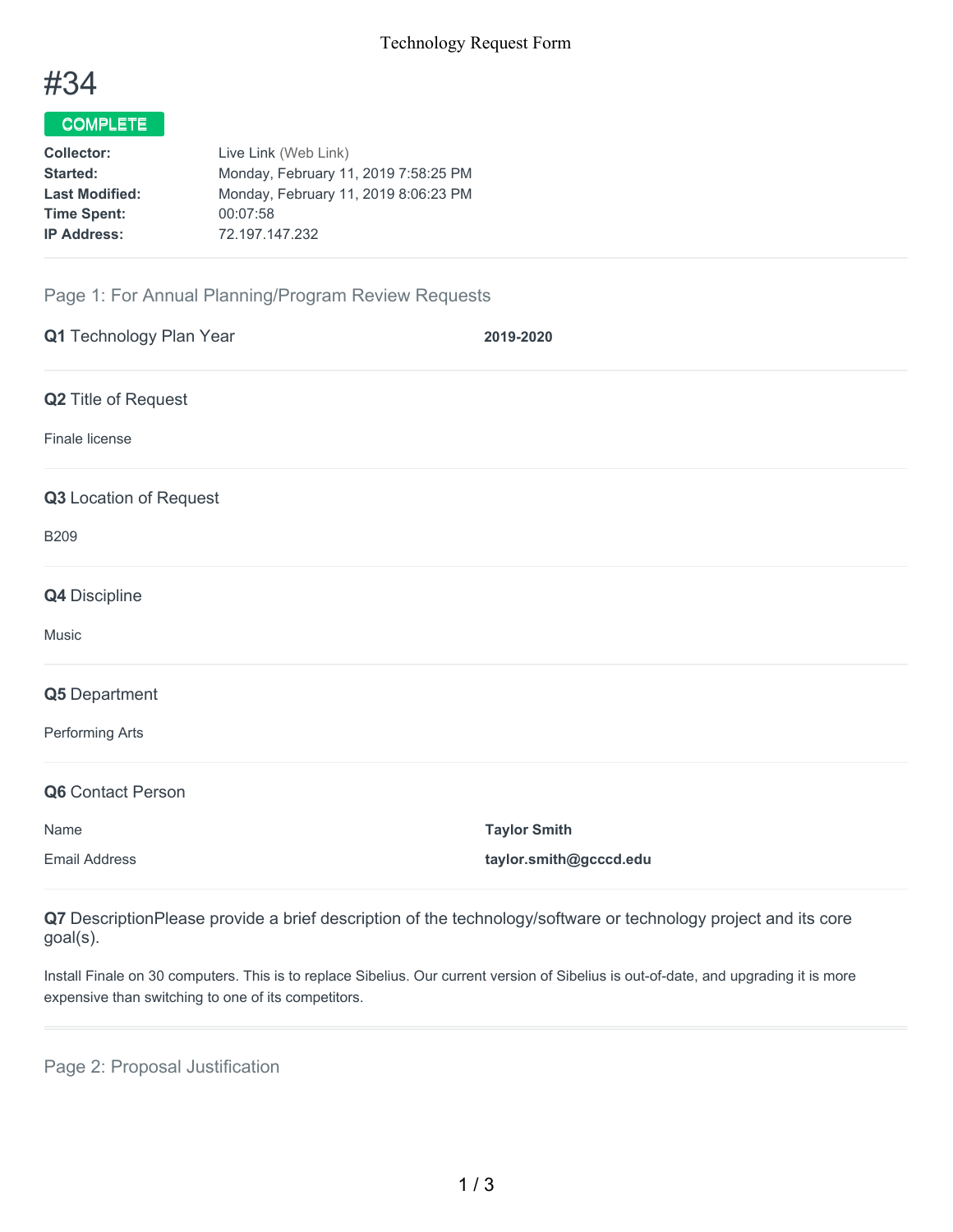#### Technology Request Form

**Q8** Please explain how the technology or enhancement supports the strategic plan. Include information on how students will be impacted and/or employees or the college or district overall. Consider whether this would this be a district-wide implementation.Which Strategic Plan priority (or priorities) are supported by this request? To access the Strategic Plan, please click here.

**Guided Student Pathways Student Validation and Engagement** Other (please specify): Technological relevancy

**,**

**,**

#### **Q9** How does the request support the above priorities?

This technology is crucial for all music majors. It is akin to a word processor for musicians. If we cannot teach students to use music notation software (like Finale), they will be woefully ill equipped upon completing our programs.

**Q10** Who would this impact? Please select all that apply. **Students,**

**Employees**

**Q11** How would this impact the above group(s)?

This technology is crucial for all music majors. It is akin to a word processor for musicians. If we cannot teach students to use music notation software (like Finale), they will be woefully ill equipped upon completing our programs.

**Q12** Does the technology support a state-wide initiative or is it a legal mandate or in support of a legal mandate? **No Q13** If yes, please explain how the technology supports a state-wide initiative or is it a legal mandate or in support of a legal mandate? **Respondent skipped this question**

**Q14** Please be aware that projects, once approved, are typically scheduled 6 months to a year in advance. Consider the consequences if the technology/software is not implemented, upgraded or renewed.What are the consequences if the technology/software is not implemented/upgraded, or renewed? Examples: Security concerns, loss of FTES, mandates, accreditation, etc.

We will have to cut the music-notation portions out of the music tech classes. The accounts for 20% of the tech topics in MUS 120.

**Q15** What is the number of students impacted per semester if the technology/software is not implemented, upgraded or renewed?

30

**Q16** What is your preferred time for implementation?

Summer 2019